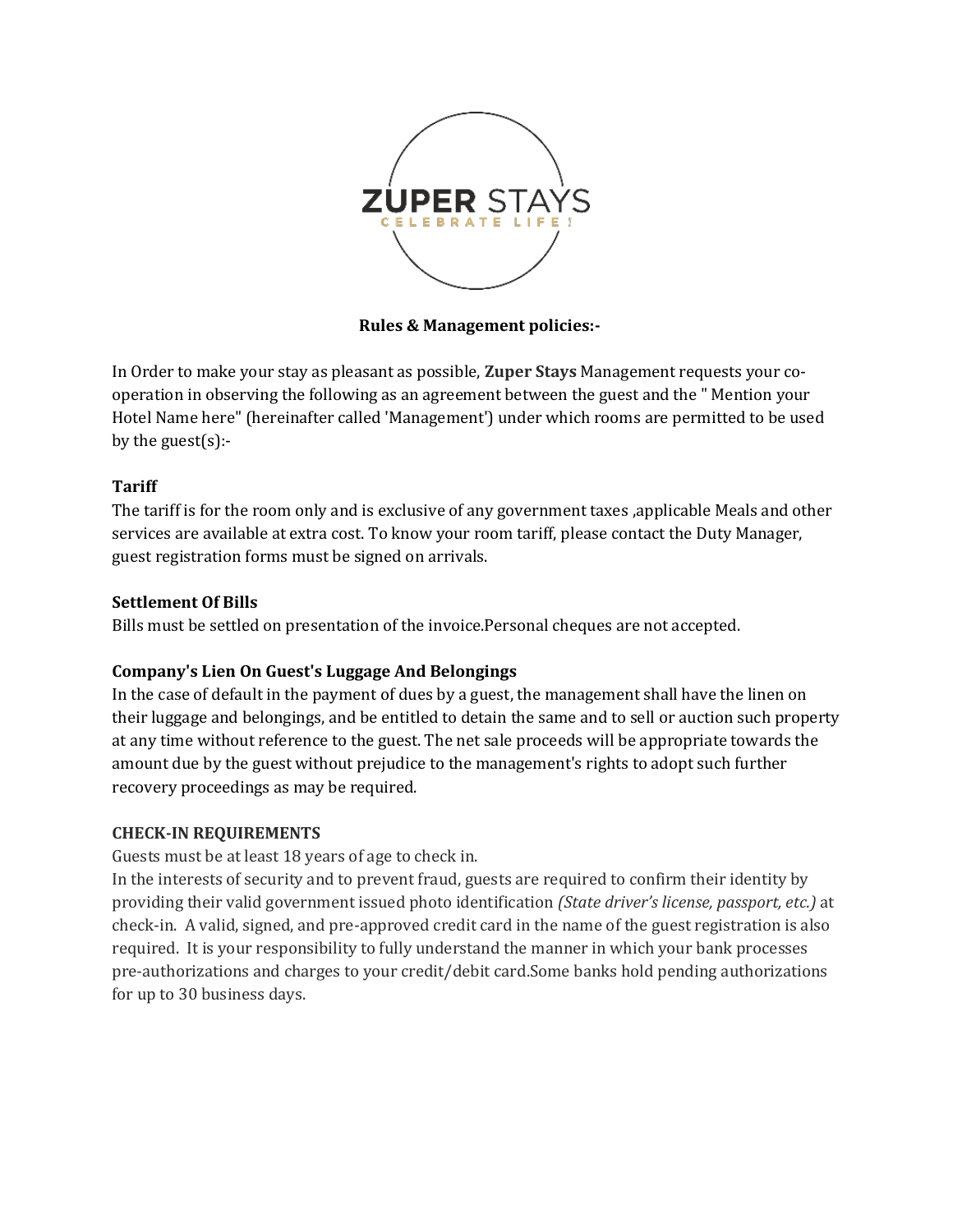#### **PRE-AUTHORIZATION AT CHECK-IN**

We have required pre-authorized of credit cards/debit cards at check-in via SOP. A preauthorization is a temporary hold of a specific amount of your available credit limit balance placed on your credit/debit card for the full amount of your intended stay, plus tax. All credit/debit cards are pre-authorized at check-in. Pre-authorization is not a charge to your account, it is a hold on those funds. Once your actual charge is posted at check-out it can take anywhere from 24 hours to 30 days for the original pre-authorization to be removed by your bank. Generally, most banks release the hold within 3-5 days. It is your responsibility to be aware of how your bank handles all of your transactions, including pre-authorizations. We are unable to remove pre-authorizations directly through our hotel.

#### **EARLY DEPARTURE**

Guests who check out of the hotel/Villa prior to their scheduled departure date are subject to an early departure fee of one night, plus GST.

#### **Departure**

Standard check out time is 11am, please inform the reception if you wish to retain your room beyond this time. The extension will be given depending on the availability. If the room is available, the normal tariff will be charged. On failure of the guest to vacate the room on expiry or period the management shall have the right to remove the guest and his/her belongings from the room occupied by the Guest.

#### **Luggage Storage**

Subject to availability of the storage space, the guest can store luggage in the luggage room, at the guest's sole risk as to loss or damage from any cause, Luggage may not be stored for a period of over 30 days.

## **Guest's Belongings**

Guests are particularly requested to lock the door of their rooms when going out going to bed. For the convenience of the Guest, electronic safety lockers are provided in the room to store any valuables.

**Zuper Stays** will not in any way whatsoever be responsible for any loss / or damage to the Guest's belongings or any other property from either the hotel room or the locker or any other part of the hotel for any cause whatsoever including theft of pilferage.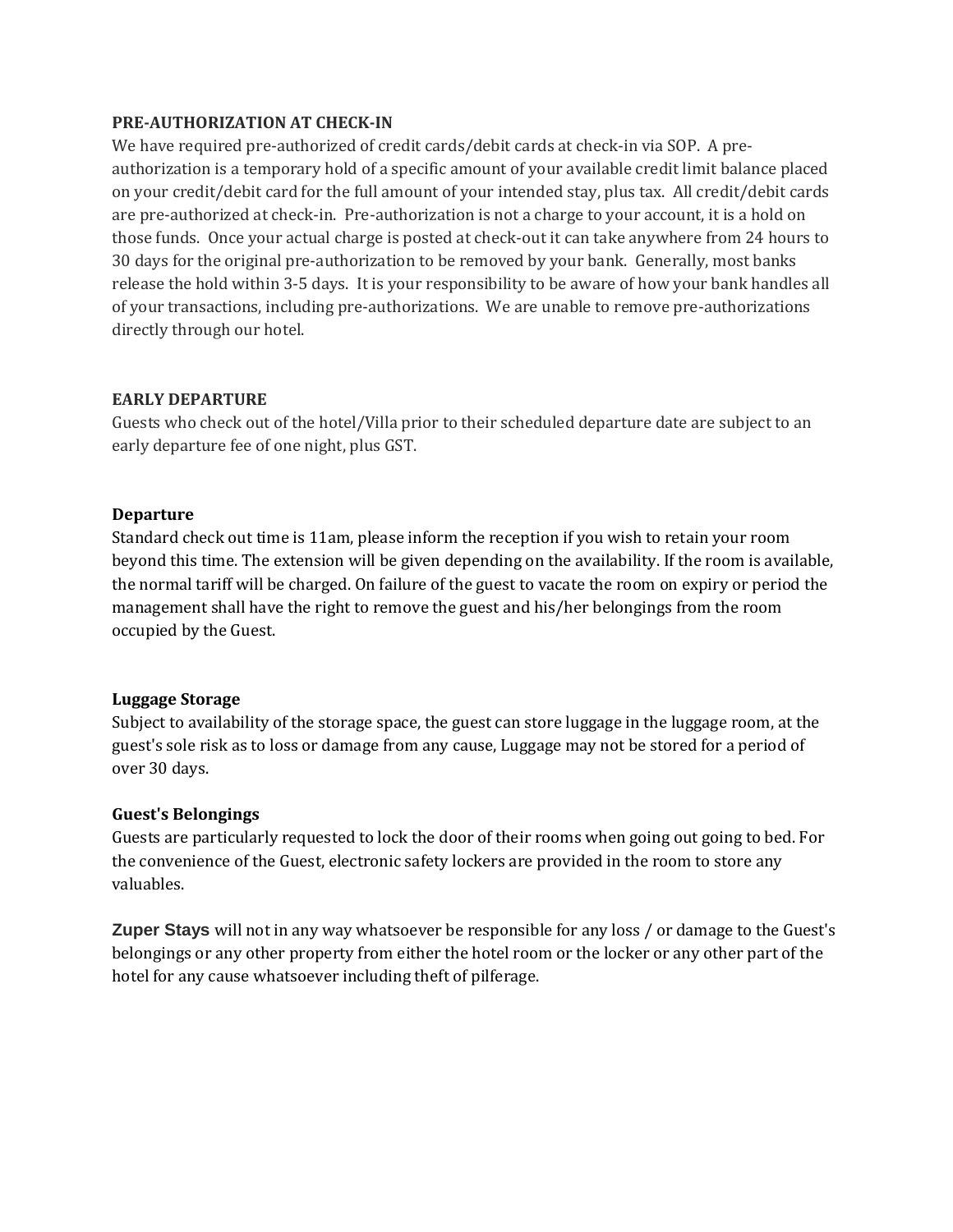## **Swimming Pool Rules**

- $\triangleright$  Swimwear is mandatory and will be chargeable.
- $\triangleright$  Taking shower before entering the pool is mandatory, and it is also advisable to take bath with soap after leaving the pool.
- Children **below 10 years** must be accompanied by an adult in swimwear.
- $\triangleright$  Diving is strictly prohibited as it can lead to injury.
- $\triangleright$  In case if you have long hair please ensure that you put on a swimming cap before entering the pool.
- $\triangleright$  Food and Beverages will not be allowed in the Pool area.
- $\triangleright$  No Glassware is permitted in the pool area
- Any person suffering from a known serious medical condition (e.g. heart disease, severe circulation problems, epilepsy or respiratory problems) should not use the Swimming Pool.
- $\triangleright$  Chewing tobacco, pan masala etc. inside the pool premises is strictly prohibited.
- $\triangleright$  Person under the influence of alcohol or drugs will not be permitted in the pool complex or in the surrounding area.
- $\triangleright$  Throwing litter in pool premises is strictly prohibited as it may choke pipe lines/drainage system of swimming pool.
- $\triangleright$  Do not wear holy thread, golden chain, rings or other similar thing while swimming.
- $\triangleright$  Guests swim at their own risk and the management will not be responsible for any injuries while using the Villa facilities.
- **Zuper Stays Management** is not responsible for any loss or damage to any personal property, injury, disability or fatality even death arising from whatsoever reasons while exercising or playing in the swimming area.
- $\triangleright$  These rules and regulations are subject to change any time without notice.

## **Pets**

Pets permitted as per policy with a guaranteed deposit of INR 2500/- during reservation will be charged and will be refunded only during departure via NEFT only, depends on the bank working days it will be credited back to the account number provided.

## **Hazardous Goods**

Bringing goods and/or storing of raw or exposed cinema films, or any other article of a combustible or hazardous nature and/or prohibited goods and/or goods of objectionable nature is prohibited.

The Guest shall be solely liable and responsible to the management, its other guests, invitees visitors, agents and servants for all loss financial or otherwise and damage that may be caused by such articles or as a result of the guests' own negligence and non-observance of any / instructions.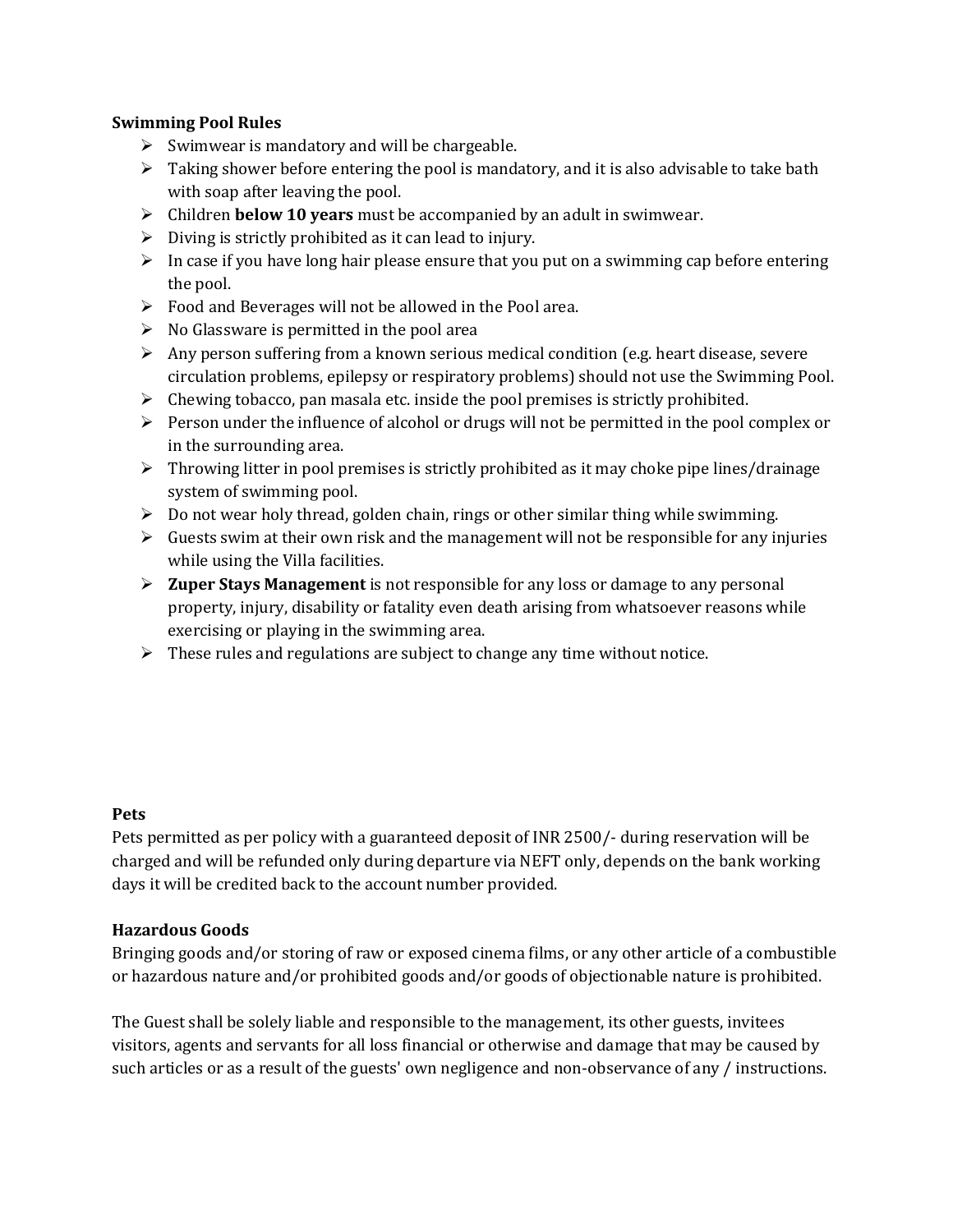Gambling, contraband, prostitution, weapons, explosives, flammable objects, poisons, drugs, animals and pungent food are strictly prohibited on hotel premises.

### **CANDLE, INCENSE, ESSENTIAL OILS**

Candle, incense, essential oils (*diffusing, vaporizing, etc.*) are prohibited. These items and activities will be treated as smoking, a fine accessed, and the guest may be evicted with no refunds.

### **SPECIAL REQUESTS**

We will make every effort to honor special requests such as a specific floor or room number, adjoining rooms, roll-away beds, refrigerator/microwaves, etc. upon your arrival. All special requests are noted on reservations and we will do our best to accommodate. However, the availability of these items cannot be guaranteed in advance.

#### **COMBUSTIBLES, OR FIREWORKS**

The safety of our guests, staff, and this facility is extremely important to us. Except for the microwave and refrigerator units that the hotel/Villa provides, preparation of food in guest rooms by any type of cooking appliances is prohibited. A minimum fee of **INR 50,000/-** will be charged for cooking in a room, including, but not limited to coffee makers, hot plates, toaster ovens, water heaters, rice cookers, combustible, open flame, barbecue grill, burners, heating appliance, or any other item intended for cooking. Open fires, flames or cooking grills, either charcoal or gas, and fireworks are not allowed anywhere on hotel property. A microwave is available 24 hours for all registered guests to use in our breakfast area.

#### **ILLNESS AND EPIDEMICS:**

**Zuper Stays** reserves the right to refuse accommodations to a guest arriving with a contagious disease. In cases where sickness occurs during the stay, please notify the management/Front Desk staff. In the case of serious sickness, you may be requested to receive appropriate health care from a nearby healthcare facility. During epidemics we are entitled to employ precautionary measures within our judgment or as required by local authorities. We may charge you a room cleaning fee as we deem appropriate under the circumstances.

#### **INFESTATION:**

The cleanliness of our rooms is extremely important to our guests. If you bring any infestation into your room or onto our hotel premises, we may charge you for any and all costs and expenses, including immediate or urgent response requirements and loss of room revenue, that we deem necessary to address the infestation.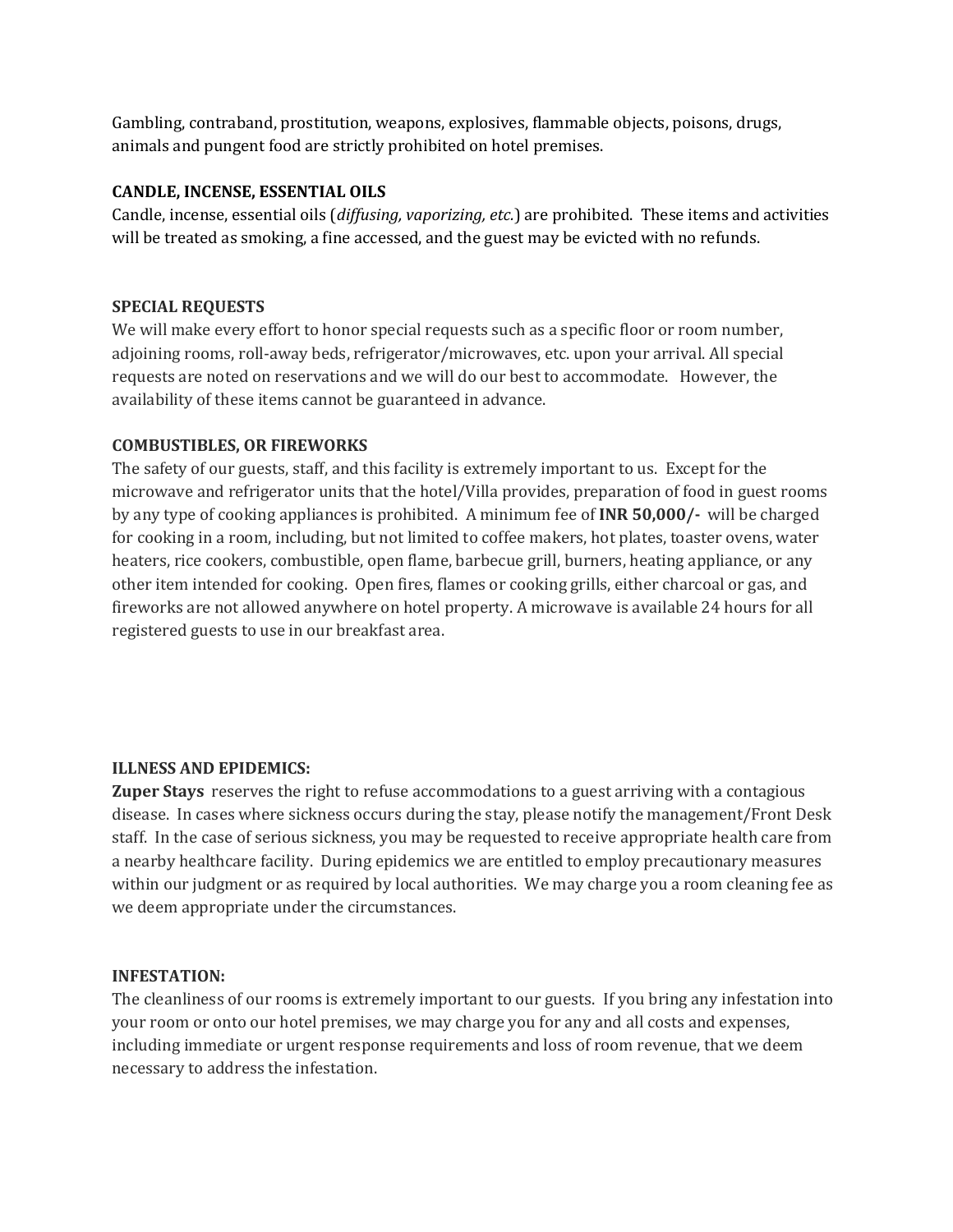#### **PARKING AT OWN RISK**:

All vehicle(s) must be listed on the registration at check-in. Parking for registered guest(s) is free. All vehicles are parked at the risk of the owner. **Zuper Stays** shall not assume liability or responsibility for any vehicle, occupants, or contents while operated or parked on the hotel property. If a vehicle is left in the hotel parking lot after the guest has departed without the written consent of the hotel, the hotel reserves the right to have the vehicle towed at the owner's expense. No vehicle repairs on hotel premises.

## **DAMAGE AND/OR THEFT OF HOTEL PROPERTY**

You are liable for any damage howsoever caused (whether by the deliberate, negligent, or reckless act) to the room (s), Villa/hotel's premises or property caused by you or any person in your party whether or not staying at the hotel during your stay. **Zuper Stays** reserves the right to retain your credit card and/or debit card details as presented at registration and charge or debit the credit /debit card such amounts as it shall in its sole discretion deem necessary to compensate or make good the cost or expenses incurred or suffered by **Zuper Stays** as a result of the aforesaid. Should this damage come to light after the guest has departed, we reserve the right and you hereby authorize us to charge your credit or debit card for any damage incurred to your room or the Hotel/Villas/Resort property during your stay, including and without limitation for all property damage, missing or damaged items, smoking fee, cleaning fee, guest compensation, etc. We will make every effort to rectify any damage internally prior to contracting specialist to make the repairs, and therefore will make every effort to keep any costs that the guest would incur to a minimum.

## **DAMAGE DISCOVERED AFTER CHECK-OUT**

Guest Rooms found with waste strewn around, in complete disorder, and/or "trashed" will be subject to maintenance deep cleaning fee, administration fee and/or third party fees.

## **DAMAGE TO ROOM**

**Zuper Stays** ensures that the damage to rooms, fixtures, furnishing and equipment including the removal of electronic equipment, towels, art work, etc. **will be charge at 120% of full and new replacement value plus any shipping and handling charges**. Any damage to hotel property, whether accidental or wilful, is the responsibility of the registered guest for each particular room. Any costs associated with repairs and/or replacement will be charged to the credit card of the registered guest. In extreme cases, criminal charges will be pursued.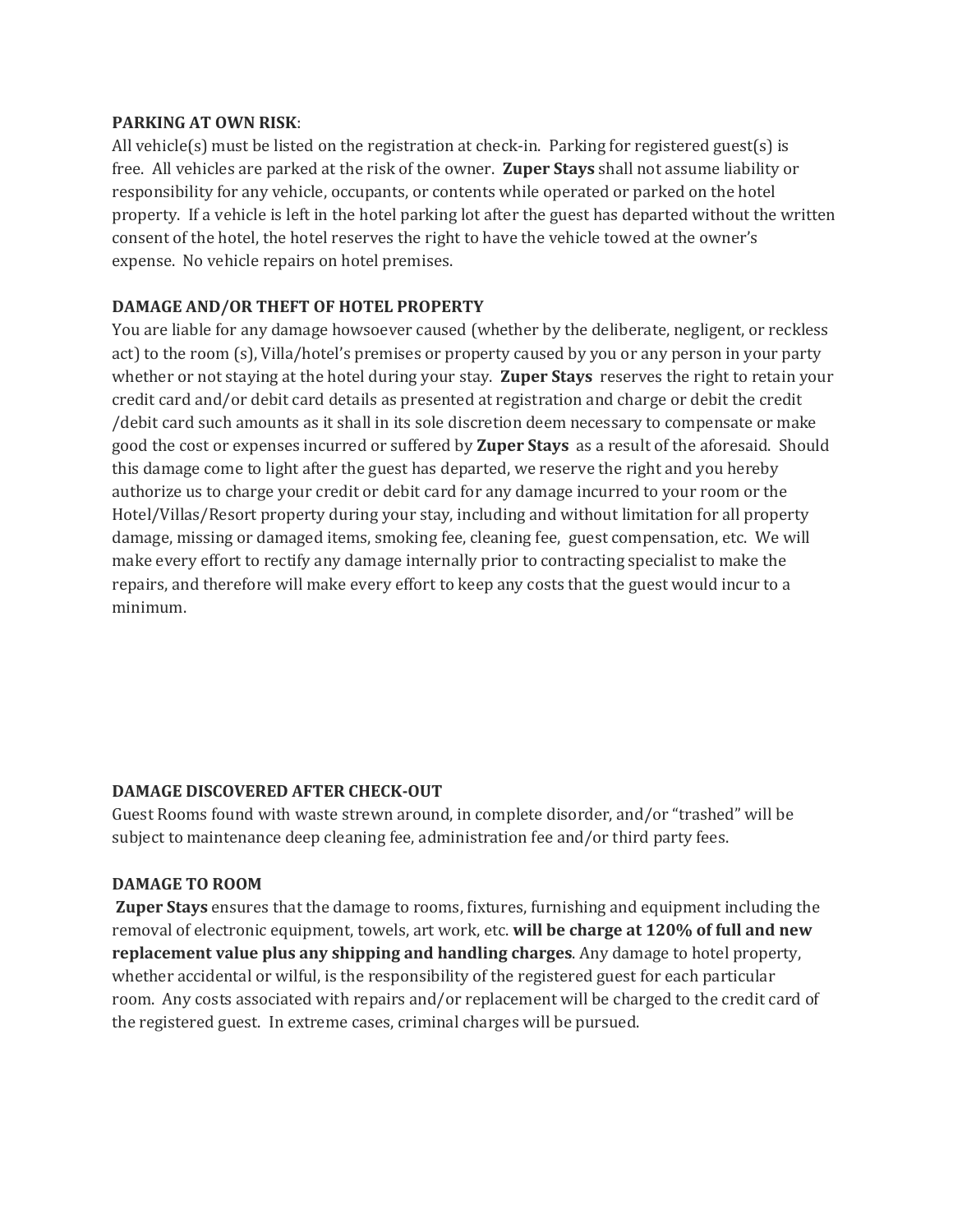#### **DAMAGE TO MATTRESSES AND BEDDING**

**Zuper Stays** ensures the damage to mattresses and linen including; towels, mattress pads, sheets, bedspreads, blankets resulting from the use of body oils, make-up, shoe-polish, etc. will result in a charge for the special cleaning, repair or replacement of the damaged article.

#### **Damage to Property**

The guest will be held responsible for any loss or damage to the hotel property caused by themselves, their guests or any person for whom they are responsible. Damage fees will be liable as per the intensity of the damage.

#### **Management's Rights**

It is agreed that the guest will conduct him/ herself in a respectable manner and will not cause any nuisance or annoyance within the hotel premise.

The Management has the right to request any guest to vacate his/her room or other areas of the hotel forthwith, Without previous notice and without assigning any reason whatsoever, and the guest shall be bound to vacate when requested to do so. In case of the default, the Management has the right to remove the Guest luggage and belongings from the room occupied by him/her.

## **Relation between Management and Guest**

Nothing hereinabove shall continue or be deemed to constitute, or create any tenancy or subtenancy, or any other right to interact in the hotel premises or any part of portion thereof, in favour of any Guest or resident or visitor, and the Management shall always be deemed to be in full and absolute possession of the whole of the hotel premises.

#### **Government rules and regulations and application of laws**

Guest are requested to observe, abide by confirm to and be bound by all applicable acts and laws and Government rules and regulations in force from time to time.

#### **Photographs, Drones and Video's**

Using drones, photographs and videos taken in the hotel/villas/resorts for commercial or public purposes is illegal. Those who do so will be subject to prosecution.

## **LOST & FOUND POLICY**

**Zuper Stays** assumes no liability for lost, misplaced, stolen, or damaged valuables or belongings. If you discover that you have left behind something of value to you, please call us immediately or email us and we will try to assist you in locating your lost item.

## **FOUND ITEMS**